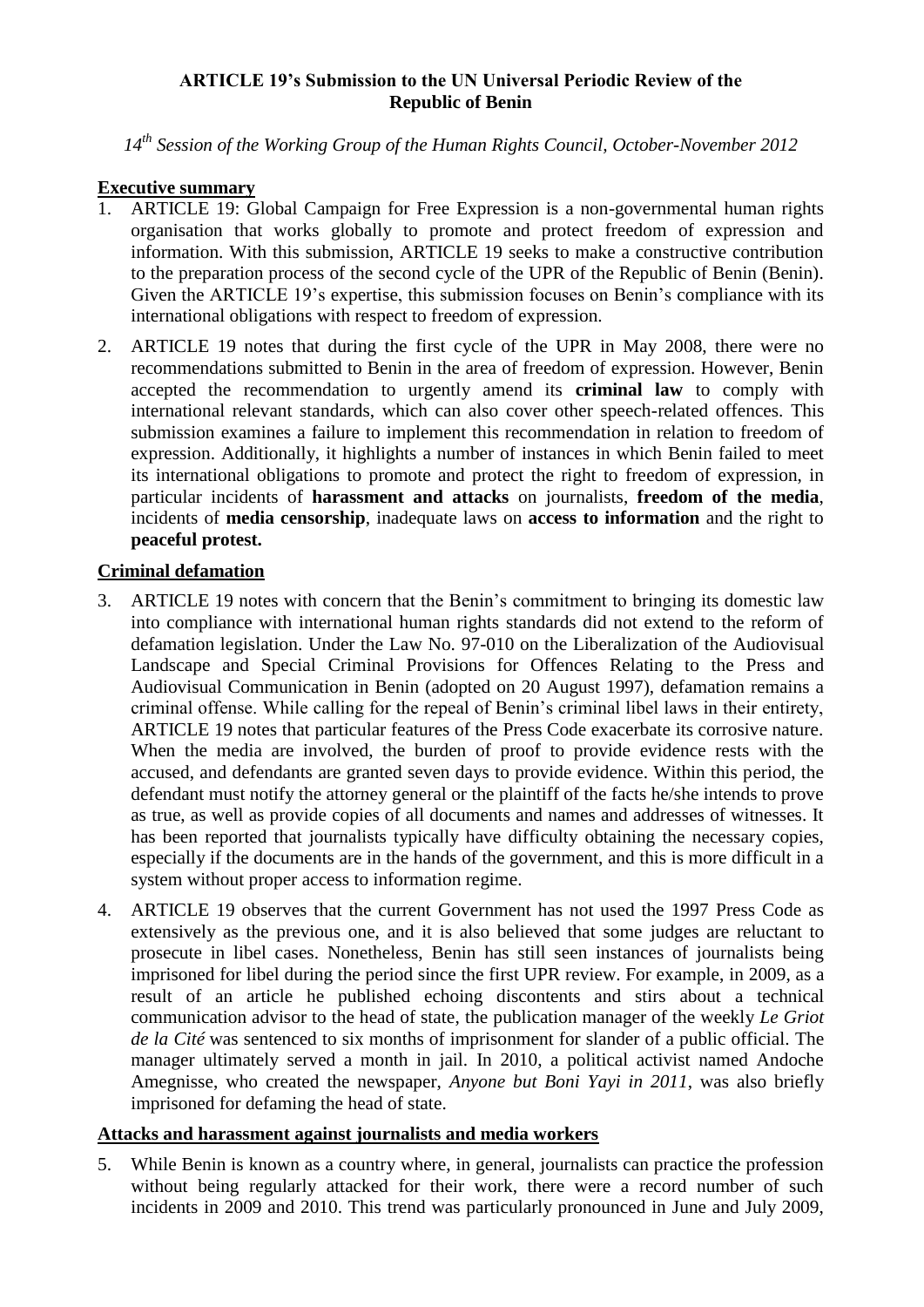prompting two media groups to bring complaints before the High Authority for Audio-Visual Media and Communications (HAAC), Benin's official media regulator. For example, on 31 July 2009, Sulpice Gbaguidi, a reporter with TV station *Canal 3*, was assaulted by assailants who hurled missiles at his car and caused him severe head injuries. Also, on 21 July 2009, the crew of *ORTB* and *Golfe*, two privately-owned television stations, were attacked by some individuals during a trade union demonstration. Furthermore, on 20 July 2009, angry demonstrators stormed the offices of the private media group *Gazette du Golfe* in protest of a report with which they were not pleased.

- 6. In 2010, the most serious incident involving a legislator, Epihame Quenum, harassing a cameraman for filming him eating groundnuts. However, the number of reports of attacks against journalists further increased in 2011. Many of these attacks originated from state security officials, including the following incidents:
	- On 24 March 2011, a group of police officers in the capital, Cotonou, violently assaulted Séïdou Choubadé, a reporter and columnist for the privately-owned *Le Nokoué* daily newspaper, during an aggressive crackdown on opposition protests against disputed election results. Choubadé, who was carrying a press card, was beaten with clubs and left with face injuries.
	- On 11 March 2011, it was reported that journalist Claude Adigbli, of news the agency Agence Benin-Presse, was assaulted by a plainclothes member of the presidential guard after he approached the President to ask questions at a campaign rally.
	- On 18 February 2011, Moustapha Semiou Bashola, editorial secretary of the daily *Les Scoops du Jour*, was beaten by security guards of the speaker of the National Assembly. Two of the guards later admitted to attacking the journalist after overhearing him criticise the speaker outside a meeting of the ruling majority.
	- On 13 October 2011, François Mensah, journalist at *Canal 3 Bénin* was severely assaulted by firemen in the refectory of their barracks. Mensah who was on duty that day in the barracks was attacked by the firemen as the result of a quarrel he had with the waitress of the refectory where he was to have food.
	- One case of death was recorded on 13 October 2011. It involves Pascal Ahouandjinou, a journalist working for radio *Kpassè* of Ouidah, who was found dead in circumstances that were qualified as a case of murder by the representative of the State in the region. To date, investigations have not led to any result and the murderer is still at large.

# **Freedom of media**

- 7. Print media: Benin print media outlets are predominately private and have a history of providing thorough reporting and robust scrutiny. At the same time, there are a number of politicised publications that receive direct funding from parties, often as their primary source of funding, and which therefore serve as little more than propaganda for particular politicians. In general, the print press outlets have been reported to be in a dire financial state and unable to secure long-term revenues in support of their activities. This has inevitably affected the quality of press services, with journalists sometimes using the excuse of poor pay rates to fabricate news stories, or to publish truncated news without substantiating evidence or searching for different news sources. There have been also reports that such reliance on political contributions has resulted in poorly paid reporters being susceptible to corruption and bribes (for example in a form of various payments, such as "per diems" and "transportation costs" to ensure positive media coverage or payments to journalists from politicians to write favourable articles about them). This has led to a polarisation of content and a corrosion of impartial reporting among print media.
- 8. Identifying the funding sources of media houses is not easy, and there is little transparency of media ownership. This causes the public difficulty in assessing the degree of objectivity of news produced, and makes it easier to influence editorial content. Moreover, as a result of the financial situation, self-censorship is a common practice among journalists. Fear of losing business connections or advertising accounts tends to drive self-censorship more than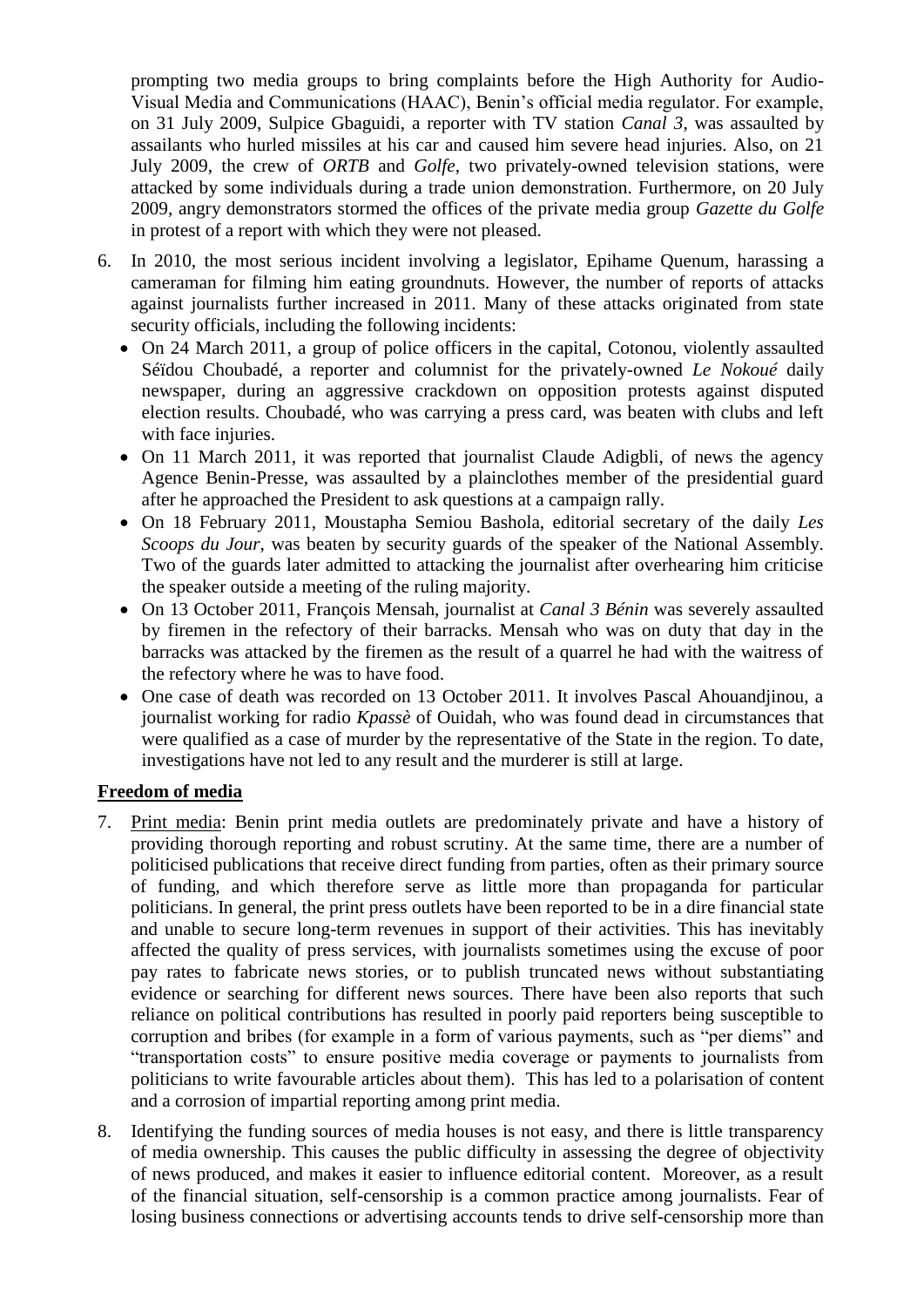political or legal risks, although journalists who approach issues relating to defence, security or pending legal cases must exercise caution. Worryingly, government bodies have reportedly been exploiting this situation by using subsidies and advertising contracts to influence media content, with a 2008 report published by the NGO Human Rights, Peace and Development (DHPD-ONG) stating that the government awarded communication contracts to private media for propaganda purposes. In 2010, the government granted a total of 350 million CFA (approximately \$700,000) in financial assistance to the private media. Those stations which have been connected to government contracts have become notably less critical.

- 9. Electronic media: In addition to the government owned broadcaster*, Office de Radiodiffusion et Télévision du Bénin (ORTB)*, the mainstream terrestrial TV channel and radio operator, there are 4 independent TV stations and about 75 private, commercial or community radios operating in the country. Criticism of the state media in Benin has been growing over the last few years. Of all channels, only the state channel covers approximately 80% of the national territory. The other private commercial channels are reduced to a radius of one hundred kilometres around the towns from which they broadcast and are obliged to submit requests for extension to HAAC if they want to extend their coverage area. This situation is strengthened by the media law which gives more advantages to ORTB to the detriment of private channels. Also, in theory, the state media outlets do not receive preferential legal treatment; however, under the current political regime the state media have acquired advantages that expose them to editorial influence by the government. As a result, opposition political parties claim to have no or very limited access to state media which devote 75% of their publications to the Government's official and political activities. Also, in October 2010, the staff of the ORTB sent a letter to the executive director of ORTB detailing numerous instances in which he had restricted the broadcast of programs involving the opposition and/or were counter to the government's guidelines. Furthermore, while the law states clearly that all journalists should have access to news sources, those working for state media generally enjoy favouritism, as long as they are not covering news that is damaging to the interests of the authorities.
- 10. There has been some concern about the fact that, in practice, the government has continued to assume the authority for granting new frequencies to applicants. This has led to tension between HAAC and the government, which culminated in January 2008 when HAAC granted new frequencies to the winners of a competition for the installation and operation of private radio and television stations. Three days later, the minister in charge of communications expressed disapproval of the procedures that led to the granting of the new frequencies and asked the Constitutional Court to overturn HAAC's decision, claiming that HAAC could not grant any new frequency without the ministry's technical approval. The Constitutional Court ruled in favour of the government in February 2008, despite the fact that a 1997 law explicitly grants the agency discretion to award frequencies. The administration then dispatched a team of public servants and policeman to cut the power to and seal off the equipment of a newly licensed radio station.
- 11. Additionally, access to media is particularly problematic in rural areas. For rural residents, radio is the main source of news. Print media still struggle to reach rural populations, due in part to an undeveloped distribution system, low literacy rate and cost. While the internet is entirely unregulated, its access is - due to a lack of infrastructure - not available in most rural areas. While access to internet in the country is increasing, at a rate of 3.13%, the internet cannot yet be considered an effective means for citizens in Benin to access information.

#### **Media censorship**

12. ARTICLE 19 is further concerned about a number of recent regulatory decisions of HAAC that might have the effect of silencing the free media in Benin. We are particularly concerned about how politicised the application of these regulatory powers has become, with the perceived interests of the State seemingly conflated with the interests of the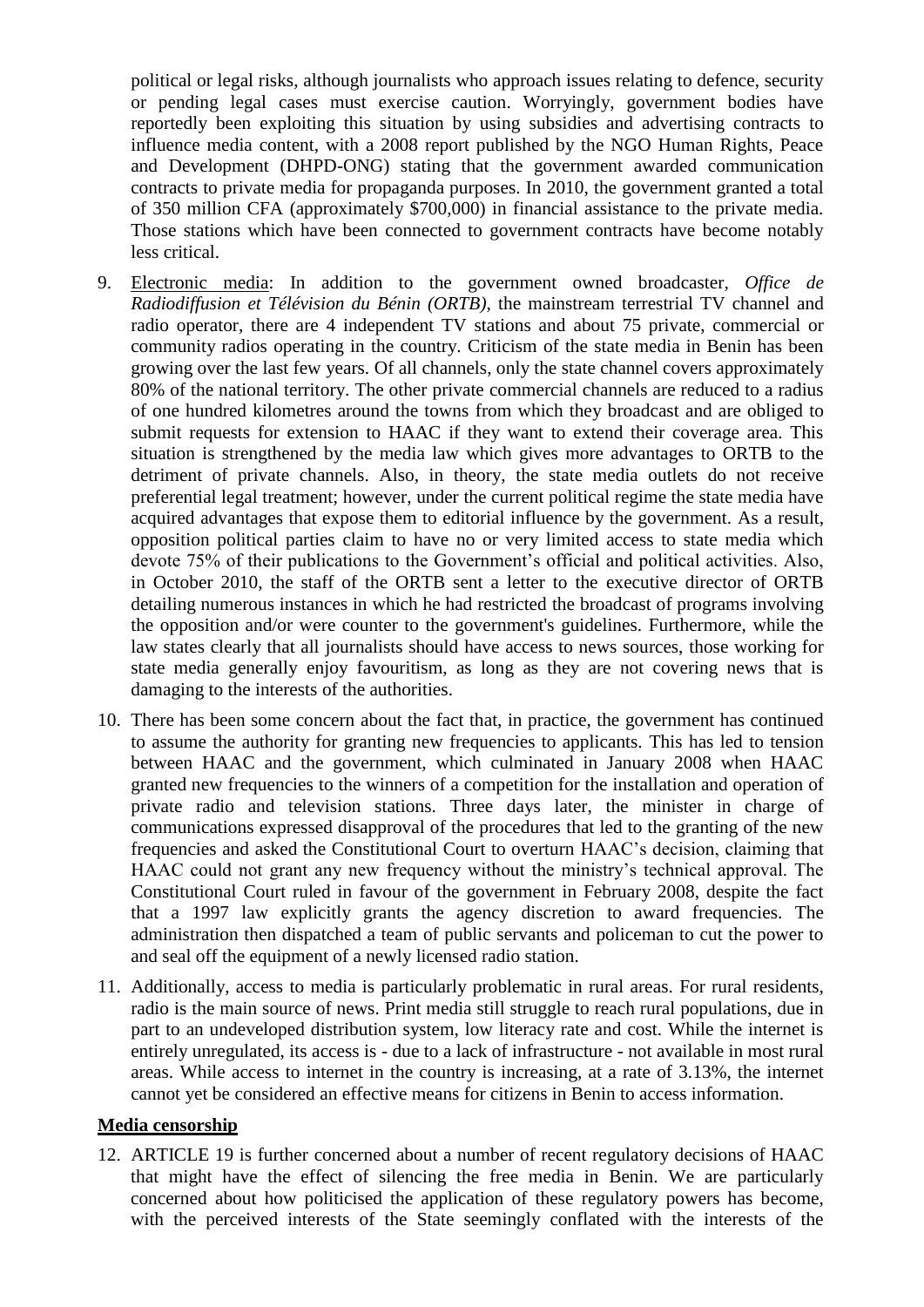government. For example, on 29 March 2011, the Union of Media Professionals in Benin (UPMB) accused HAAC of jamming the frequency of Radio France International (RFI) just as it was broadcasting a phone-in programme on the disputed presidential election results. The year before, in August 2010, local retransmission of RFI was suspended for half a day after it broadcast a report about a complaint brought before the High Court by opposition parliamentarians against the President. Also, on 4 November 2009, HAAC suspended *Capp FM*, one of the oldest and most respected stations in Benin, for hosting a civil society programme that HAAC considered a threat to national security. The programme, *The Voice of the Watchdog*, was highly critical of the administration of President Yayi Boni. The host, Valdave Emilia Dagnonhoueton, was banned from broadcasting or publishing any material in the country for six months.

- 13. More generally, ARTICLE 19 believes that HAAC has been both too sensitive in its application of media standards and too ready to resort to heavy-handed measures in response to perceived violations. Examples of such excessive measures include the following incidents:
	- On 8 December 2011, the newspaper *Le Béninois Libéré* was ordered to be closed indefinitely by HAAC for "violating the ethical and professional rules" of journalism. Its articles were seized and its premises sealed, and the paper's manager Aboubacar Takou and its publisher Eric Tchiakpè were both banned until further notice from working as journalists or setting up news organisations. The newspaper was accused of publishing "inflammatory articles and discourteous comments aimed at destroying the republic and damaging relations between Benin and the other members of the Conseil de l'Entente". The newspaper had derided a meeting of the heads of state of the regional grouping in Cotonou in an article headlined *"Conseil de l'Entente: Watch out for wind!"*. Meanwhile, eight other newspapers were temporarily suspended for between a week and one month for a variety of reasons relating to professional ethics.
	- On 28 March 2011, HAAC published guidelines on the media's coverage of the country's parliamentary elections, prohibiting the media from publishing or relaying statements that are "likely to disturb public order, incite violence, or tarnish the image of the country." The guidelines included about 70 clauses, prompting the Union of Media Professionals in Benin (UPMB) to accuse HAAC of gagging the media in the country.
	- On 10 March 2011, HAAC suspended, for one week, nine newspapers over what they alleged were false and abusive publications, in violation of a February HAAC directive regarding media campaigning during the presidential elections.
	- On 16 June 2010, HAAC banned the media from publishing or broadcasting what it described as "premature" political campaign materials on the country's 2011 general elections, threatening to close down or withdraw the operating license of any media organisation that violates this directive. The directive further stated that in the case of audiovisual media, only experts and competent professionals could handle political broadcasts and phone-in programmes.
- 14. HAAC has also reportedly required broadcasters to submit weekly lists of planned programmes and publishers to submit copies of all publications, although the media have rarely complied with these requirements in practice. While HAAC claimed that the information was to be used for administrative purposes, journalists in Benin have complained that the requirements were essentially a form of harassment.
- 15. ARTICLE 19 is also concerned about incidents of censorship apparently originating from the government itself. For example, on 15 August 2010, unidentified individuals bought thousands of copies of newspapers that published a former Minister of Finance's declaration on a high-profile corruption case, disrupting the supply of those newspapers in Cotonou. Journalists later alleged that this had been done at the order of the government.
- 16. While Benin has no laws restricting access to the profession, and the government does not influence admission to journalist schools or professional associations, HAAC has laid out